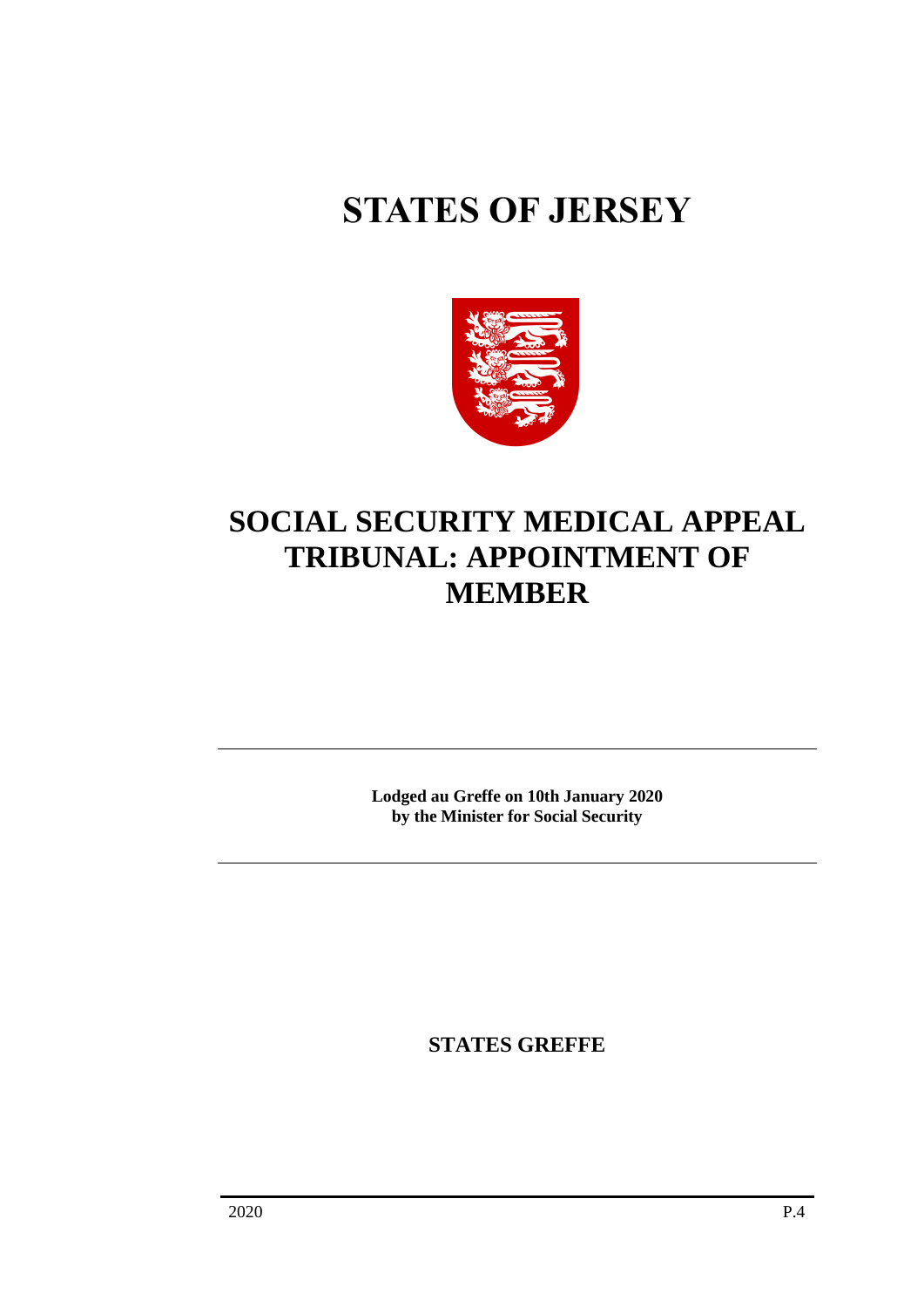### **PROPOSITION**

#### **THE STATES are asked to decide whether they are of opinion** −

to appoint, in accordance with Article 34 of the Social Security (Jersey) Law 1974, further to a process overseen by the Jersey Appointments Commission, Dr. Martin Barrett as a Medical Practitioner member of the Social Security Medical Appeal Tribunal for a period of 5 years.

MINISTER FOR SOCIAL SECURITY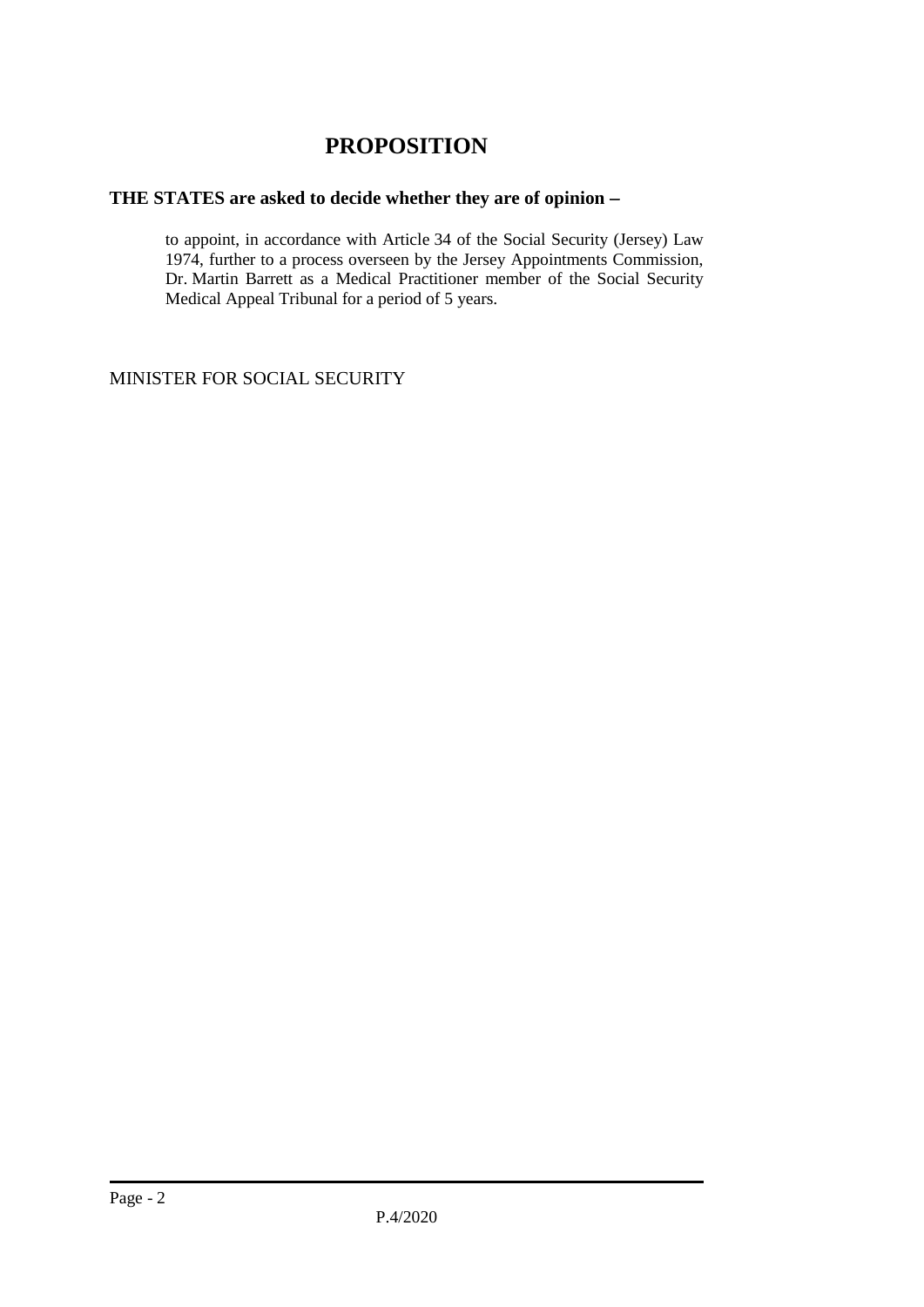#### **REPORT**

#### **1. Background**

Article 6 of the [Social Security \(Determination of Disablement Questions\) \(Jersey\)](https://www.jerseylaw.je/laws/revised/Pages/26.900.30.aspx)  [Order 1974](https://www.jerseylaw.je/laws/revised/Pages/26.900.30.aspx) provides for the constitution of the Social Security Medical Appeals Tribunal ("SSMAT").

The SSMAT hears appeals regarding the award of Long-Term Incapacity Allowance following assessments regarding loss of faculty made by a Medical Board. The Tribunal will review all facts placed before it by the Appellant and the Minister for Social Security and may confirm, reverse or vary the decision made by the Medical Board.

The constitution of the SSMAT comprises a Chair (or Deputy Chair) holding a qualification in law, and 2 Medical Practitioners (selected from a Panel of up to 8 members).

The Medical Practitioners to the SSMAT must be currently licensed to practice medicine with the UK's General Medical Council. The assessment of award for Long-Term Incapacity Allowance is based on the determination of a loss of faculty, the degree of loss of faculty and the period of the award.

Because of the medical nature of the test, it requires the knowledge and experience of a medical practitioner. In the Tribunal, the medical practitioner is there to interpret and understand specific clinical information and its relevance in the determination.

This report recommends the re-appointment of a medical practitioner.

#### **2. Tribunals**

The Minister is responsible for the constitution of 3 different Tribunal Panels, the Social Security Medical Appeal Tribunal ("SSMAT"), the Social Security Tribunal ("SST") and the Income Support Medical Appeal Tribunal ("ISMAT"). Where appropriate, Panel members are appointed to other Tribunals, ensuring a stronger pool available for each Tribunal.

#### **3. Terms of appointment**

The Social Security (Determination of Disablement Questions) (Jersey) Order 1974 provides that members of the Tribunal are appointed by the States on the recommendation of the Minister, after consultation with the Jersey Appointments Commission, and that members are eligible for a term of re-appointment.

The Minister therefore recommends the appointment of Dr. Martin Ernest Barrett.

The initial term of office is 5 years. An appointed member is then eligible for re-appointments for a further 4 years to comply with Appointments Commission's guidance of a maximum of 9 years served.

The Minister is confident that the individual proposed has the skills necessary to uphold the fairness and integrity of the tribunal system.